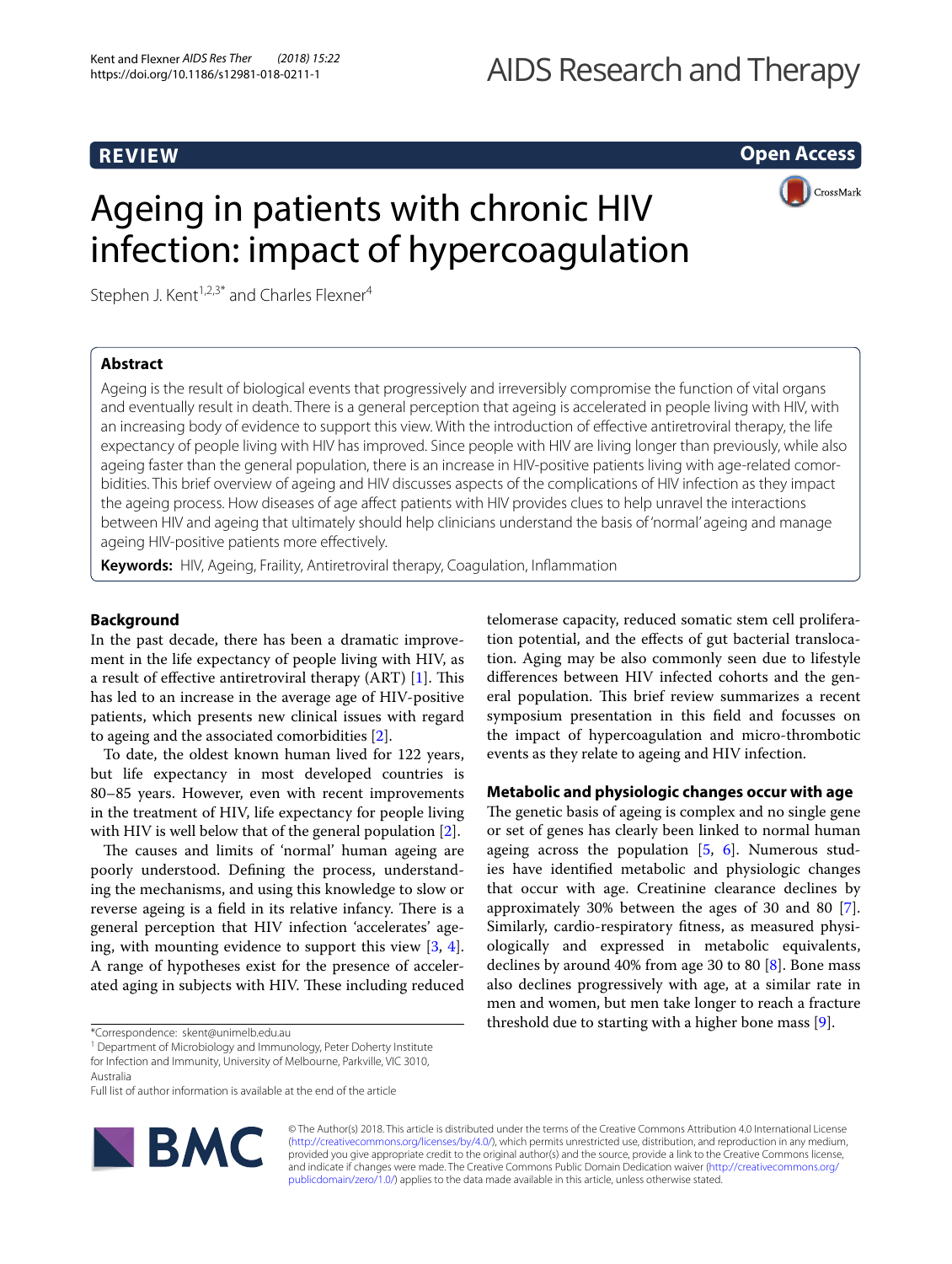## **Ageing: the result of organ dysfunction**

Rather than an inherent biological clock, the average rate at which individuals in a species age is determined by the level of organ dysfunction. This is a balance between the number and rate of dysfunction events, and the capacity of vital organs to tolerate those events.

Over time, cumulative events compromise the function of vital organs, leading to age-related disease and, eventually, death. This is linked to the concept of frailty.

# **Reduced blood fow to organs causes functional decline**

One important reason for the progressive and often irreversible decline in organ function that occurs with ageing is a reduction in blood flow to the organ. The rate of liver blood flow, as reflected by the half-lives of liver-metabolised drugs, is reduced with ageing [[10\]](#page-2-9). Kidney blood flow, as reflected by renal perfusion, also declines with age  $[11]$  $[11]$ . These combined effects have been shown to infuence the reduced clearance of HIV drugs, such as lopinavir, as subjects age [[12\]](#page-2-11).

A primary reason that blood flow to vital organs declines with age is that blood becomes more hypercoagulable. This is reflected by marked increases in average D-dimer concentrations in people over 80 years of age  $[13]$  $[13]$  $[13]$ . Thus, ageing could be driven by thrombotic events that progressively and irreversibly compromise the function of vital organs. Sir William Osler famously noted, "Longevity is a vascular question, which has been well expressed in the axiom 'a man is as old as his arteries'. To a majority of men death comes primarily or secondarily through this portal."

#### **Infammatory markers increase with age**

Markers of infammation such as C-reactive protein and fbrinogen show signifcant increases with age in otherwise healthy people [\[14](#page-2-13)]. Infammatory cytokines such as interleukin 6 (IL-6) and tumour necrosis factor (TNF) increase in arterial endothelial cells with age [ $15$ ]. Thus, ageing may be the consequence of cumulative infammatory events that progressively drive thrombosis and irreversibly compromise blood fow and the function of vital organs, as illustrated in Fig. [1.](#page-1-0)

## **HIV is associated with reduced life expectancy**

HIV infection, even when appropriately treated with ART, is associated with at least a modestly reduced life expectancy [\[2](#page-2-1)]. Historically, the cause of death in people infected with HIV was opportunistic infection. Chronic diseases associated with ageing are now a leading cause of death in HIV-positive patients [\[16](#page-3-0)[–19\]](#page-3-1).



<span id="page-1-0"></span>The link between hypercoagulation, inflammation and adverse outcomes in treated HIV infection has become increasingly evident [\[20](#page-3-2)]. In the SMART study, 5472 participants were randomised to continue treatment with their current ART or to discontinue treatment while their CD4+ count remained above 250 [\[21](#page-3-3)]. Episodic ART signifcantly increased risk of death from any cause, compared to those who remained on continuous treatment. In this cohort of HIV-positive patients, cause of death was primarily related to diseases of age, such as cardiovascular, renal or hepatic disease, not opportunistic infections [[21\]](#page-3-3), and has been strongly linked to increases in the coagulation and inflammatory markers D-dimer and IL-6 [\[22\]](#page-3-4).

Cohort studies have identifed that HIV-related ageing related disease is more common in the areas of heart disease, diabetes, neuropathies and thrombotic events rather than all organ systems  $[23]$  $[23]$  $[23]$ . This lends support to the micro coagulation hypothesis.

Physiological changes that occur in HIV-positive patients may be associated with age-related comorbidities. Carotid intimal thickness is increased in HIV-positive patients compared to HIV-negative patients [\[24](#page-3-6)]. HIV leads to a 'leaky gut' syndrome, where higher levels of bacterial lipopolysaccharide and other bacterial products are present in the blood. This leads to increased vascular infammation and is widely thought to underpin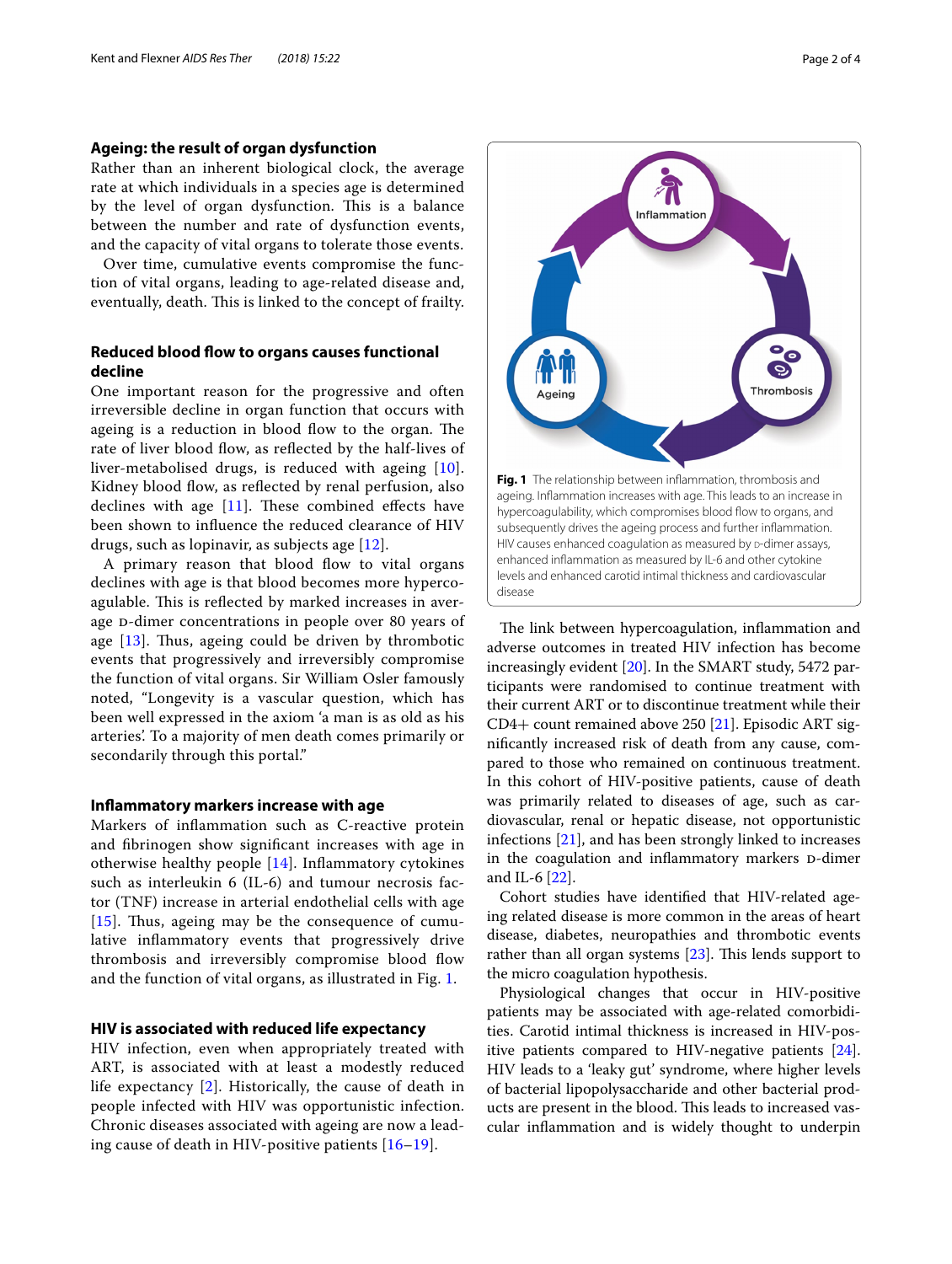much of the excess morbidity and mortality in HIV-positive patients who are otherwise well [\[25\]](#page-3-7). Infammation levels are less in HIV-infected subjects virologically suppressed with ART but still abnormal and this may underlie the still substantial morbidity of HIV infection despite ART [[26\]](#page-3-8). With the ageing HIV population, we might expect an increase in small-vessel 'vascular' dementia associated with HIV in the future, although this has not been defnitively observed to date.

Cumulative toxicities from ART and associated medications are common in elderly HIV infected subjects [\[27](#page-3-9)]. Renal impairment is common and linked to common HIV medications [[28\]](#page-3-10). Medical treatment of HIV infection and associated comorbidities such as cardiovascular and renal disease requires careful management by clinicians and dedicated pharmacists [[29\]](#page-3-11).

## **Conclusions**

HIV infection can be viewed as a model of accelerated ageing, with increased osteopenia, cardiovascular, renal and hepatic disease at a younger age  $[30]$  $[30]$ . The differential efect of HIV on end-organ diseases of ageing provides clues to help unravel the interactions between HIV and ageing that ultimately should help clinicians understand the basis of 'normal' ageing and manage ageing HIV-positive patients more efectively.

#### **Abbreviations**

ART: antiretroviral therapy; IL-6: interleukin 6; TNF: tumour necrosis factor.

#### **Authors' contributions**

SK wrote the frst draft of the manuscript. CF provided critical revision of the manuscript. A medical writer assisted with editing and formatting the manuscript. Both authors read and approved the fnal manuscript.

#### **Author details**

<sup>1</sup> Department of Microbiology and Immunology, Peter Doherty Institute for Infection and Immunity, University of Melbourne, Parkville, VIC 3010, Australia. <sup>2</sup> Melbourne Sexual Health Centre and Department of Infectious Diseases, Alfred Health, Central Clinical School, Monash University, Melbourne, Australia. <sup>3</sup> ARC Centre of Excellence in Convergent Bio-Nano Science and Technology, University of Melbourne, Parkville, Australia. 4 Divisions of Clinical Pharmacology and Infectious Diseases, School of Medicine and Bloomberg School of Public Health, Johns Hopkins University, Baltimore, MD, USA.

#### **Acknowledgements**

#### Not applicable.

Forum presentations: This report summarises presentations from the 2017 HIV innovation forum. Full speaker presentations can be accessed at [http://](http://www.innovationforum2017.com.au) [www.innovationforum2017.com.au.](http://www.innovationforum2017.com.au) (password: HIVinnovation).

#### **Competing interests**

C.F. reports serving as a paid consultant for Cipla Pharmaceuticals, Janssen Pharmaceuticals, Merck Laboratories, Mylan Pharmaceuticals, and ViiV Healthcare, and received research grant support from Gilead Sciences paid to his University.

#### **Availability of data and materials**

Not applicable.

#### **Consent for publication**

Not applicable.

#### **Ethics approval and consent to participate**

Not applicable.

### **Funding**

This work was supported by Gilead Sciences. Gilead had no role in data collection, analysis or interpretation, and were not involved in the writing of this manuscript.

#### **Publisher's Note**

Springer Nature remains neutral with regard to jurisdictional claims in published maps and institutional afliations.

Received: 9 July 2018 Accepted: 9 November 2018 Published online: 24 November 2018

#### **References**

- <span id="page-2-0"></span>May M, Gompels M, Delpech V, Porter K, Post F, Johnson M, Dunn D, Palfreeman A, Gilson R, Gazzard B, et al. Impact of late diagnosis and treatment on life expectancy in people with HIV-1: UK Collaborative HIV Cohort (UK CHIC) Study. BMJ. 2011;343:d6016.
- <span id="page-2-1"></span>2. Sabin CA, Reiss P. Epidemiology of ageing with HIV: what can we learn from cohorts? AIDS. 2017;31(Suppl 2):S121–8.
- <span id="page-2-2"></span>3. Horvath S, Levine AJ. HIV-1 infection accelerates age according to the epigenetic clock. J Infect Dis. 2015;212:1563–73.
- <span id="page-2-3"></span>4. Rickabaugh TM, Baxter RM, Sehl M, Sinsheimer JS, Hultin PM, Hultin LE, Quach A, Martinez-Maza O, Horvath S, Vilain E, Jamieson BD. Acceleration of age-associated methylation patterns in HIV-1-infected adults. PLoS ONE. 2015;10:e0119201.
- <span id="page-2-4"></span>5. Walter S, Atzmon G, Demerath EW, Garcia ME, Kaplan RC, Kumari M, Lunetta KL, Milaneschi Y, Tanaka T, Tranah GJ, et al. A genome-wide association study of aging. Neurobiol Aging. 2011;32(2109):e2115–28.
- <span id="page-2-5"></span>6. Lunetta KL, D'Agostino RB Sr, Karasik D, Benjamin EJ, Guo CY, Govindaraju R, Kiel DP, Kelly-Hayes M, Massaro JM, Pencina MJ, et al. Genetic correlates of longevity and selected age-related phenotypes: a genome-wide association study in the Framingham Study. BMC Med Genet. 2007;8(Suppl 1):S13.
- <span id="page-2-6"></span>7. Rowe JW, Andres R, Tobin JD, Norris AH, Shock NW. The effect of age on creatinine clearance in men: a cross-sectional and longitudinal study. J Gerontol. 1976;31:155–63.
- <span id="page-2-7"></span>8. Jackson AS, Sui X, Hebert JR, Church TS, Blair SN. Role of lifestyle and aging on the longitudinal change in cardiorespiratory ftness. Arch Intern Med. 2009;169:1781–7.
- <span id="page-2-8"></span>9. Egrise D, Vienne A, Martin D, Chaboteaux C, Bergmann P, Schoutens A. Age-related inhibitory activity of rat bone marrow supernatant on osteoblast proliferation. J Bone Miner Res. 1999;14:2099–106.
- <span id="page-2-9"></span>10. Sotaniemi EA, Arranto AJ, Pelkonen O, Pasanen M. Age and cytochrome P450-linked drug metabolism in humans: an analysis of 226 subjects with equal histopathologic conditions. Clin Pharmacol Ther. 1997;61:331–9.
- <span id="page-2-10"></span>11. Epstein M. Aging and the kidney. J Am Soc Nephrol. 1996;7:1106–22.
- <span id="page-2-11"></span>12. Crawford KW, Spritzler J, Kalayjian RC, Parsons T, Landay A, Pollard R, Stocker V, Lederman MM, Flexner C, Team ACTP. Age-related changes in plasma concentrations of the HIV protease inhibitor lopinavir. AIDS Res Hum Retroviruses. 2010;26:635–43.
- <span id="page-2-12"></span>13. Harper PL, Theakston E, Ahmed J, Ockelford P. D-dimer concentration increases with age reducing the clinical value of the p-dimer assay in the elderly. Intern Med J. 2007;37:607–13.
- <span id="page-2-13"></span>14. Ferrucci L, Corsi A, Lauretani F, Bandinelli S, Bartali B, Taub DD, Guralnik JM, Longo DL. The origins of age-related proinfammatory state. Blood. 2005;105:2294–9.
- <span id="page-2-14"></span>15. Donato AJ, Black AD, Jablonski KL, Gano LB, Seals DR. Aging is associated with greater nuclear NF kappa B, reduced I kappa B alpha, and increased expression of proinfammatory cytokines in vascular endothelial cells of healthy humans. Aging Cell. 2008;7:805–12.